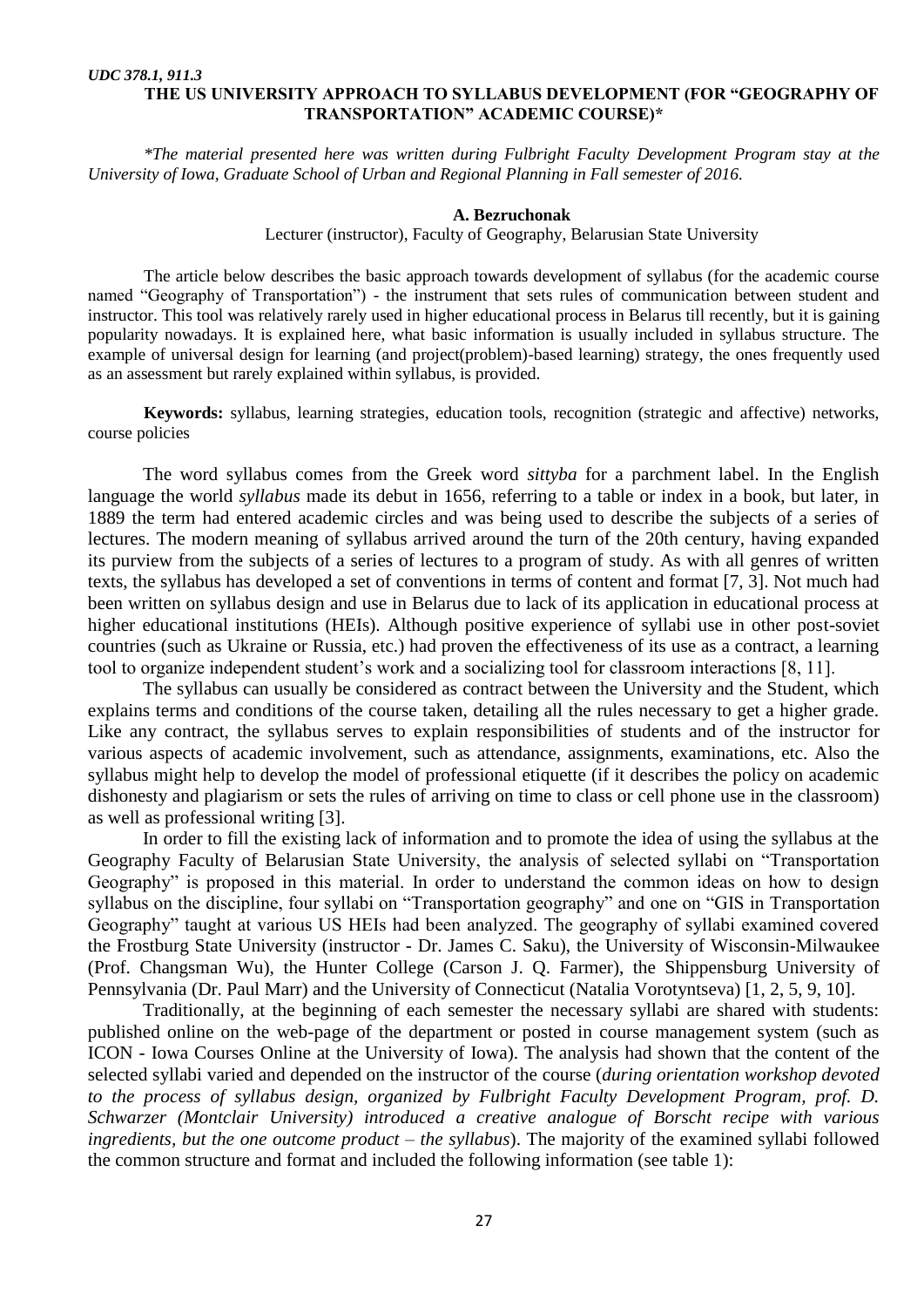1) *General information*, such as instructor(s) name, office hours and location, and the preferred form of contact (email, skype, phone, other message tools, such as course online management system, etc.).

2) *Course information*, which delivered course title and explained whether pre-requisites (i.e. other courses, such as Economic Geography, Urban Geography or GIS that were necessary to attend the class and to participate in the class discussions) were required. Often this section was followed by course description, explaining that "Transportation Geography" course was designed to introduce students to the concepts and methods used in transportation geography. Conceptual (explaining theories of relationship between transportation and spatial structure) and methodological (with emphasis on techniques applied for transportation analysis in Geography, including but not limited to network analysis, spatial interaction analysis and gravity model) coverage of the course was proposed in some syllabi. In some course descriptions a special attention was given to practical application of the course, including abilities to create and use of transportation models, as well as to visualize and analyze spatial data in GIS software.

3) The majority of selected syllabi included course *goals*, *objectives* and *expected learning outcomes*. The course objectives usually included introduction to transportation issues at various geographic scales, introduction to methods of geographic analysis of transportation problems, examination of transportation policies in countries with different economic environments. It is usually expected, that after attending "Transportation Geography" course students would be able to demonstrate knowledge of transportation systems, infrastructures, modes, mobility patterns and to use qualitative and quantitative skills to understand any transportation issue.

4) Almost all syllabi included the list of required readings, featuring classical textbooks by J-P. Rodrigue (Geography of Transport Systems) and E. J. Taaffe (Geography of Transportation). Considering high textbooks prices in the US, that limit access to learning material, some instructors permitted previous editions of the books required, or published required readings online in course management system(s).

5) Probably, the most important part of the syllabus was *course evaluation* section, purposed to explain how to meet the required criteria in order to get the higher grade for the course taken. Usually instructors used various learning strategies to test and assess student knowledge and understanding of the course material. Group activities, class assignments, essays, mid-term examinations, quizzes, final problem solution were used both as *Universal design* for learning strategy (developing recognition (what?), strategic (how?) and affective (why?) brain networks of learning) and *Problem-based* learning strategy [4].

An analysis of illustrative material related to the course (i.e. *urbantransportation safety*) in form of essay or discussion can be used as Universal Design for learning (see fig. 1). For example, in order to exercise *recognition* networks, students can quickly list individual objects they recognize in the fig 1. To exercise *strategic* networks by examining this image for different purposes, the instructor can change the angle of perception of the picture by pointing out students' attention on such aspects, as geographic location, pedestrians' behavior, historic period, etc. Tuning into *affective* networks requires additional look at the picture, to see what in particular interests/strikes the student about the picture and why [4].

*Project(problem)-based learning* strategy, that can be described as an individual or group activity on particular project or problem, that goes on over period of time and results in a product, presentation, or performance, was incorporated (but barely explained) into one of the syllabi only [6].

The content of class, group or individual *assignments* in the examined syllabi varied significantly and depended on instructors' vision of the course. They included, but were not limited to comments on readings, analysis of bibliography, data analysis, and solution of transportation problem (using *problembased learning strategy*). In some cases the opportunity to earn extra credit for additional activities was listed in the syllabus. The final grade of the course was usually based on the total points the student received for completing all of the required components, including exams, announced and unannounced quizzes, and final project (the value of each component was defined by the instructor of the course).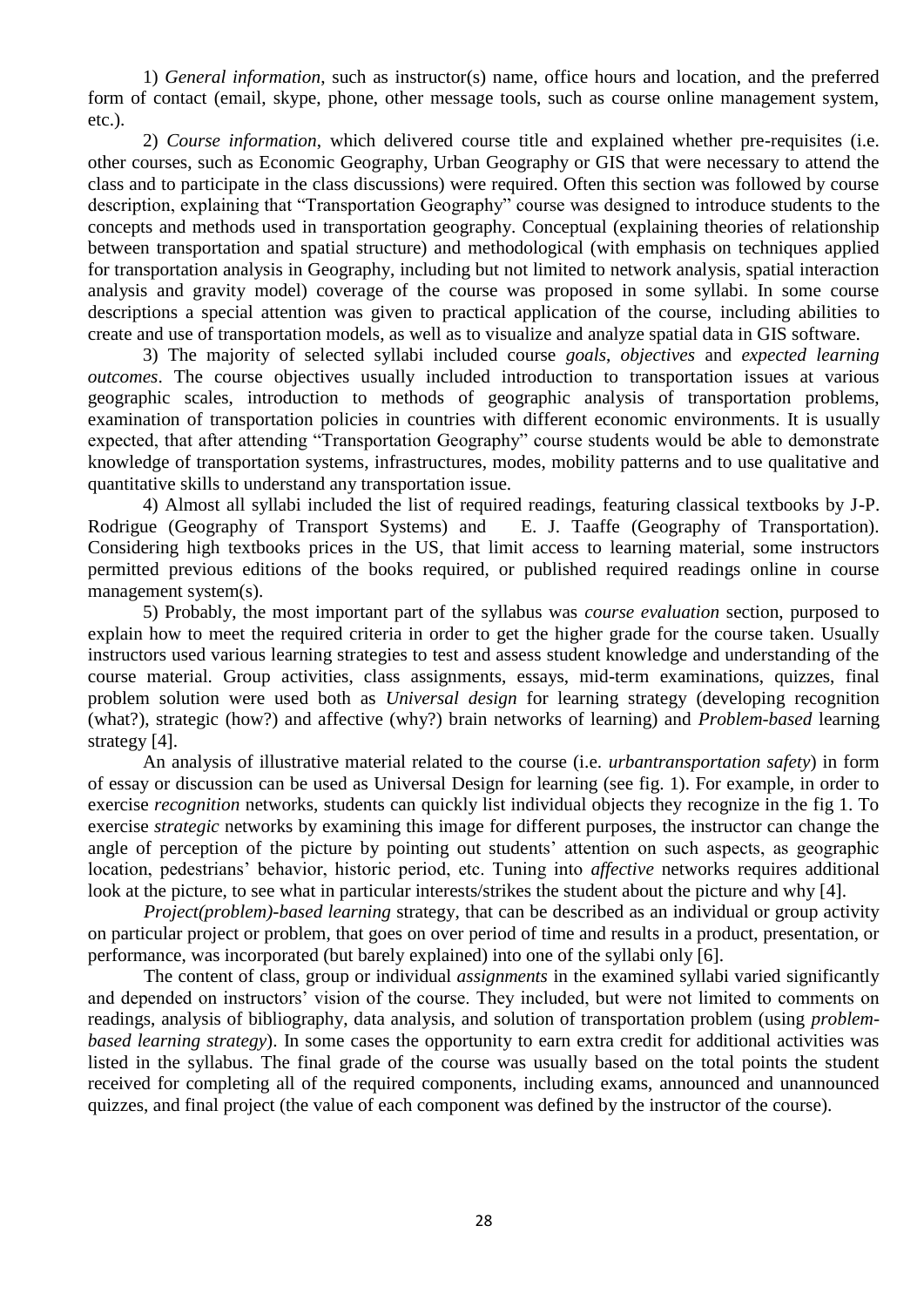

Fig. 1. The example of using an illustrative material as strategy of Universal Design for learning in Geography of Transportation course

6) *Institutional and course policy* section included detailed explanation of the university and the course attendance, tasks submissions, integrity and academic dishonesty policies. Usually students were expected to attend all classes. Academic integrity is taken seriously at the US universities, all of them have the Student Code of Conduct, and academic dishonesty (cheating, plagiarism, falsification of records) is not tolerated and punished to the full extent of the existing regulations. Some syllabi listed course policies that outlined rules for professional behavior and restricted use of cell phones or laptops in the classroom. Accessibility issues are also taken seriously into consideration in the US institutions, and all the students with disabilities are encouraged to participate in classroom activities and provided with guidelines on how to get better accommodation from the University's responsible services. It is believed that those practices of developing and applying common institutional policies can serve as a good role model for many Belarusian higher educational institutions on their way towards improving reputation within international academic community.

7) The final part of the syllabus usually outlined the *course schedule*, and listed the dates of the class, topics and required readings for each class. In some syllabi the first class was dedicated to the detailed explanation of the contract to the student audience (the subject of time availability), which is a common practice at American Universities [1, 2, 5, 9, 10].

| University             | Frostburg      | of<br>University | Hunter         | Shippensburg     | of<br>University |
|------------------------|----------------|------------------|----------------|------------------|------------------|
| Syllabus check-        | <b>State</b>   | Wisconsin-       | College        | University<br>of | Connecticut      |
| ins                    | University     | Milwaukee        |                | Pennsylvania     |                  |
| General                | 2              | 2                | $\overline{2}$ |                  | $\overline{2}$   |
| Information            |                |                  |                |                  |                  |
| Course                 | $\overline{2}$ | $\overline{2}$   | $\overline{2}$ |                  | $\overline{2}$   |
| Description            |                |                  |                |                  |                  |
| and<br>Primary         |                |                  | $\overline{2}$ | <b>NA</b>        | $\overline{2}$   |
| Additional             |                |                  |                |                  |                  |
| Resources              |                |                  |                |                  |                  |
| Assessment and         | $\overline{2}$ | $\overline{2}$   |                |                  | $\overline{2}$   |
| Grading                |                |                  |                |                  |                  |
| Learning               |                | <b>NA</b>        | <b>NA</b>      | <b>NA</b>        |                  |
| <b>Strategies</b>      |                |                  |                |                  |                  |
| Institutional and      | $\overline{2}$ |                  | $\overline{2}$ |                  | $\overline{2}$   |
| <b>Course Policies</b> |                |                  |                |                  |                  |
| Course Outline         | $\overline{2}$ | 2                | $\overline{2}$ | <b>NA</b>        | 2                |

Table  $1$  – Evaluation of syllabi structure on "Transportation Geography" courses offered by selected US universities [1, 2, 5, 9, 10]

1 – Brief explanation, 2 – Detailed explanation, NA – not applicable